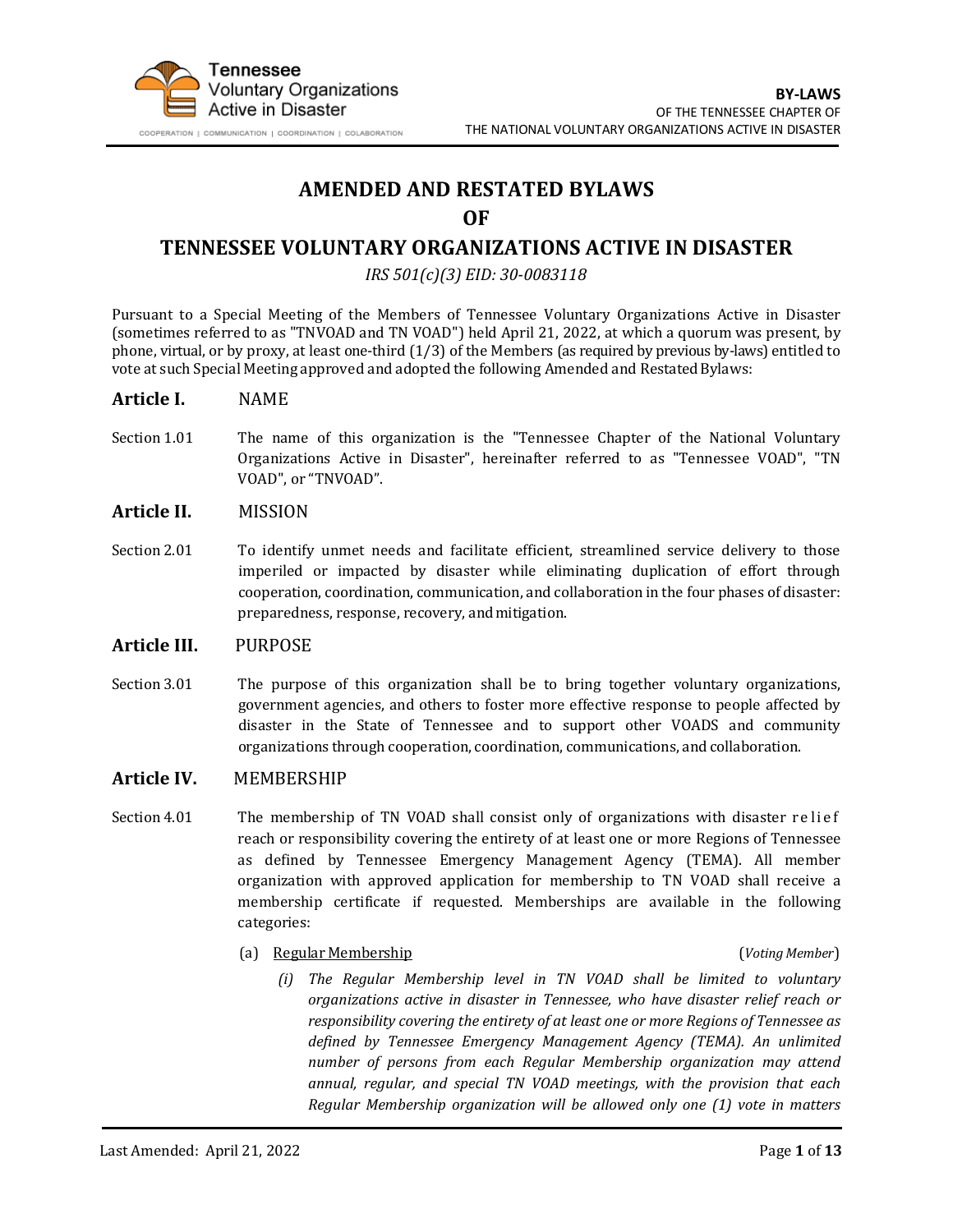

*before TN VOAD. If the Regular Membership organization has not designated the individual to vote on its behalf, the senior representative present of each Regular Membership's organization will cast this vote or designate the party who will cast the vote on the organization's behalf.*

- *(ii) Regular Memberships' representatives shall be eligible to hold any elective office with TN VOAD.*
- (b) Provisional Associate Membership
	- *(i) Provisional Associate Membership is open to organizations with a disaster program that do not meet the criteria for Regular Membership. Examples of this type of membership are Long Term Recovery Groups or Committees, Regional/County/City VOADs, local non-profit organizations, andetc.*
	- *(ii) These organizations mirror Tennessee VOAD's goals and are often composed primarily of sectional bodies of the same organizations active in Tennessee VOAD. Entities without the ability to state-wide disaster episodes, and therefore barred from Tennessee VOAD membership; may be welcomed as an integral part of a Local, County, Area, Regional VOAD, or Long-Term Recovery Committees or Groups. In certain circumstances individuals, in addition to organizations, may also be extended membership by these bodies. The principal difference between these organizations and the statewide VOAD organizations is the focus of the former in parochial interests, and the restrictions of the later member qualifications.*
	- *(iii) None-the-less, Tennessee VOAD recognizes these Local, County, Area, Regional, and Long-Term Recovery groups as an integral part of the state-wide VOAD organization and encourages them to actively participate in Tennessee VOAD meetings and activities. Tennessee VOAD also allots time on all regular meeting agendas for reports from local VOAD representatives.*
	- *(iv) Representatives of Provisional Associate Membership of Tennessee VOAD may freely participate in discussions and activities of the larger body, but may not exercise a vote in any proceeding, unless they are voting in the capacity of designated representative of a Tennessee VOAD Regular or Private Associate Member organization.*
	- *(v) Provisional Associate Membership representatives shall not be eligible to hold elective offices of TN VOAD.*
- (c) GovernmentAssociate
	- *(i) The Government Associate Membership level in TN VOAD shall be limited to governmental agencies with disaster relief reach or responsibility covering the entirety of at least one or more Regions of Tennessee as defined by Tennessee Emergency Management Agency (TEMA). An unlimited number of persons from each Government Associate Membership agency may attend annual, regular, or special TN VOAD meetings. TEMA Headquarters and TEMA Regional Offices are encouraged to have representation at the TN VOAD meetings.*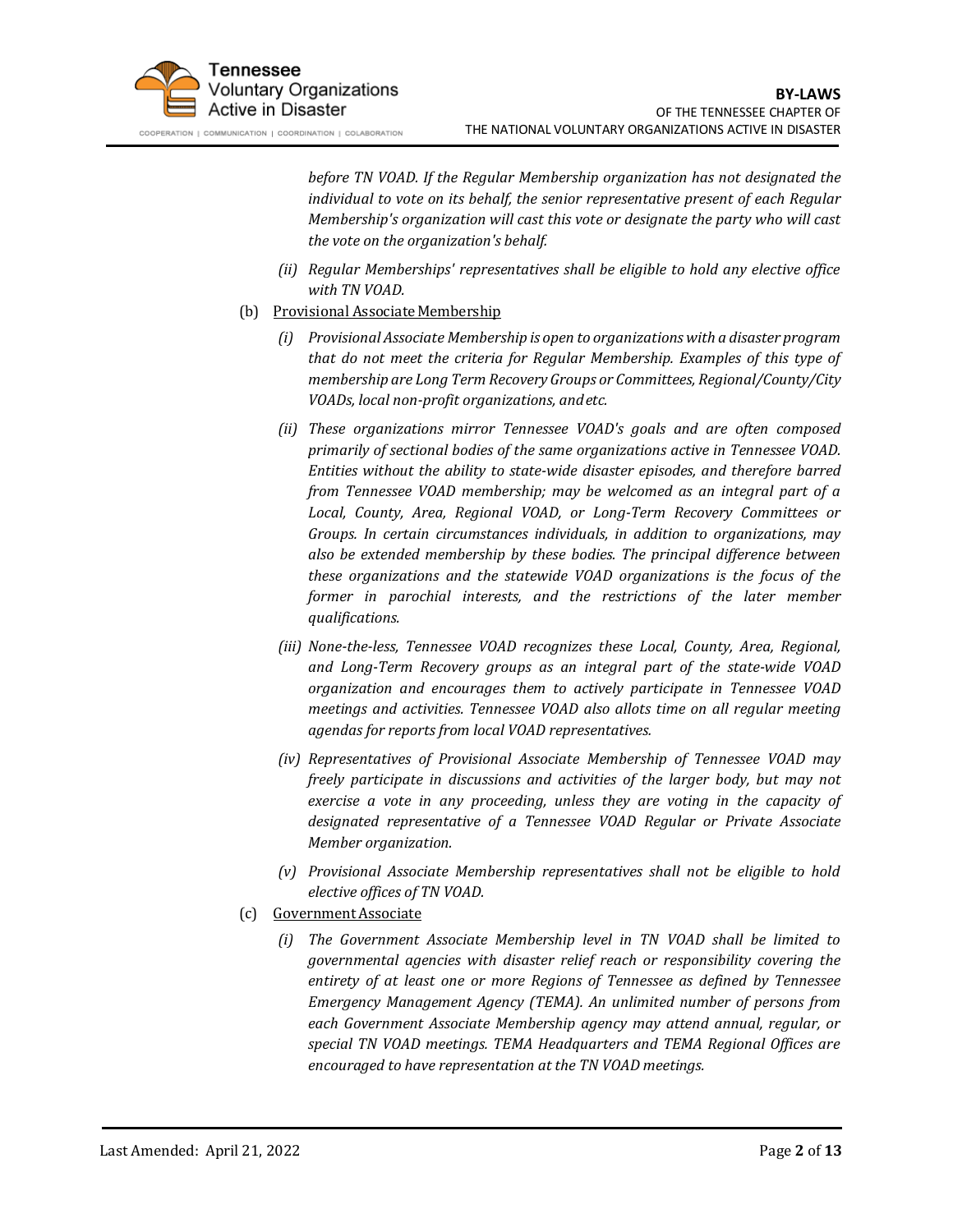

*Government Associate Memberships' representatives shall not be eligible to hold the elective offices TN VOAD.*

- *(ii) Government Associate Members shall not be allowed to vote on matters before TN VOAD.*
- (d) Private Associate (*Voting Member*)

- *(i) The Private Associate Membership level in TN VOAD shall be limited to businesses and other for-profit entities with statewide organizations who, while they may not be directly involved in assisting disaster survivors or victim families, may have an interest in assisting TN VOAD through donations of money, goods, and/or services. (Examples of such entities would be Lowe's or HomeDepot.)*
- *(ii) Private Associate Membership representatives shall be allowed to hold elective office in TN VOAD.*
- *(iii) An unlimited number of persons from each Private Associate Membership organization may attend annual, regular, and special TN VOAD meetings, with the provision that each Private Associate Membership organization will be allowed only one (1) vote in matters before TN VOAD other than matters concerning the spending of TN VOAD funds. If the Private Associate Membership organization has not designated the individual to vote on its behalf, the senior representative present of each Private Associate Membership organization will cast this vote or designate the party who will cast the vote on the organization's behalf.*
- (e) Supporting Partner
	- *(i) The Supporting Partner Membership level in TN VOAD shall be open to organizations not located in TN that wishes to support TN VOAD in time of need with valued services, donations, and/or volunteer support and resources.*
	- *(ii) Supporting Partner representatives shall not be eligible to hold the elective offices TN VOAD.*
	- *(iii) Supporting Partners shall not be allowed to vote on matters before TN VOAD.*
- (f) Barred from Membership

*Individuals may not become members of TN VOAD. Likewise, voluntary, non-profit, or for-profit organizations, governmental agencies, or businesses who do not have disaster relief reach or responsibility covering the entirety of at least one or more Regions of Tennessee as defined by Tennessee Emergency Management Agency (TEMA), cannot become members of TN VOAD. Ineligible interested individuals and other entities should be strongly encouraged to join their Regional, Area, County, or Local VOAD.*

(g) Organizing Provisional Associate VOADs

*Potential Provisional Associate Membership shall be allowed to organize under the VOAD banner, after developing bylaws, electing officers, and requesting in*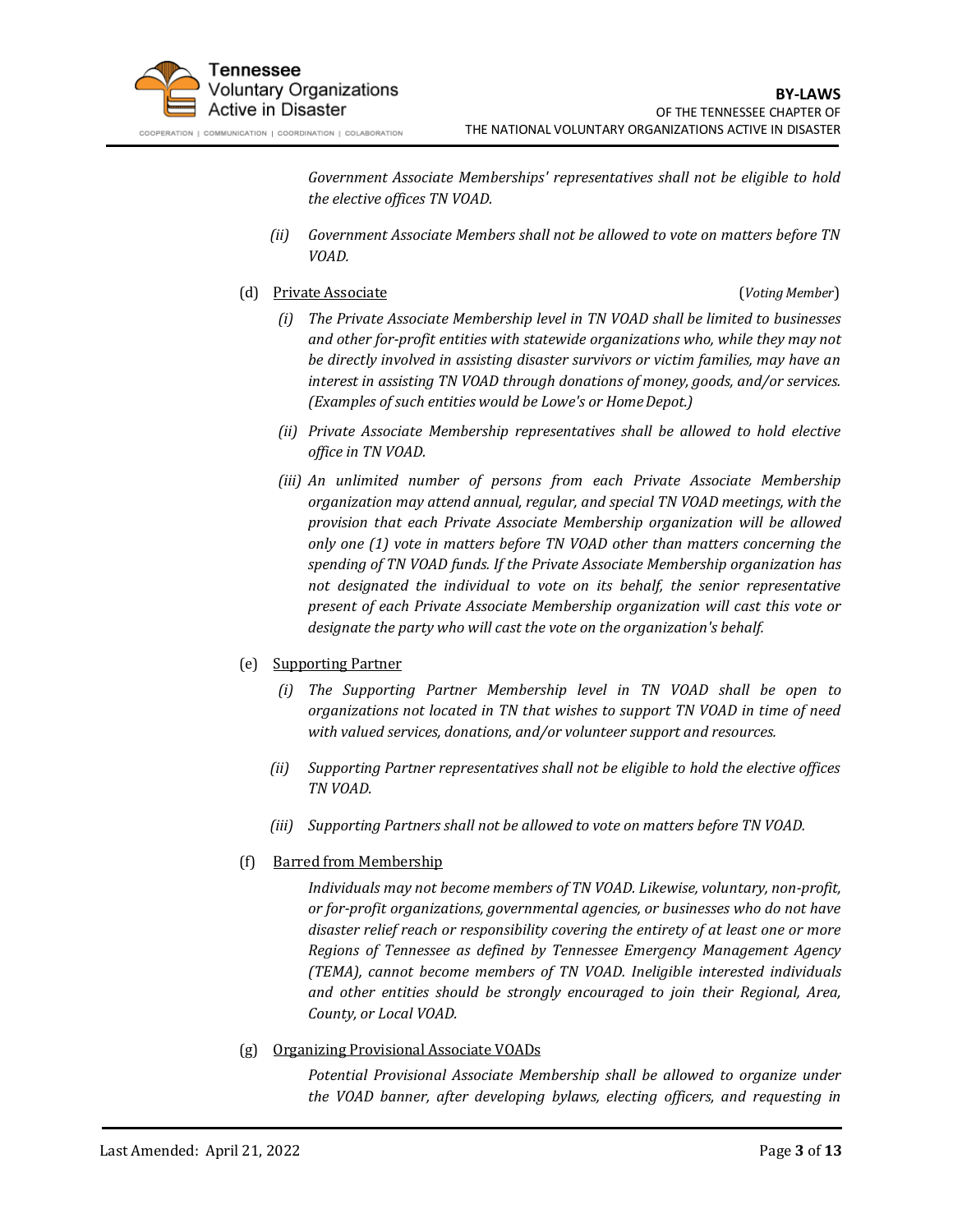

*writing, designation as an official Provisional Associate VOAD by the Tennessee VOAD. The request for recognition as a Provisional Associate VOAD must include a statement of intent to adhere to the goals of the State parent organization. The application for recognition shall also be accompanied by a copy of the organizing group's by-laws for review and approval by the state body.*

- (h) Provisional Associate VOAD Names and Coverage Designations
	- *(i) The potential Provisional Associate member may choose their own name designation depending on their area of service.*
	- *(ii) A Local VOAD – represents agencies in a single city or a portion of a county (Example designation: HendersonvilleVOAD).*
	- *(iii) A County VOAD – represents agencies in an area limited to one county (Example designation: Wilson County VOAD).*
	- *(iv) An Area VOAD – represents agencies in several adjacent counties, but not a full complement of counties comprising a State Grand Division or a Homeland Security Region (Examples designation: Reelfoot AreaVOAD).*
	- *(v) A Regional VOAD – represents agencies in either a full Grand Division of the State (Example designation: West Tennessee VOAD), or a portion of a Grand Division which matches a Homeland Security Region (Example designation: Southeast Tennessee VOAD).*
- (i) Provisional Associate VOAD Duties and Responsibilities

*Recognition of a Local, County, Area, or Region VOAD entitles the organized group to automatic membership in the state organization. Each Provisional Associate VOAD is expected to send at least one representative to all meetings of TN VOAD. These representatives (ideally the President or other elected officer(s), will be expected to report on the recent activities of the Provisional Associate VOAD, and on planned activities.*

(j) Funding for Provisional Associate VOADs

*Each Provisional Associate VOAD shall be responsible for developing a method of covering its own operating expenses. Tennessee VOAD does not provide operating funds for Provisional Associate VOADs.*

(k) Provisional Associate VOAD Public Recognitions

A*fter obtaining recognition as a Provisional Associate VOAD from Tennessee VOAD, the Provisional Associate VOAD may use the logo of the National VOAD, or the Tennessee VOAD, or portions thereof for membership identification, fund raising, or other activities, provided that such identification, activities, and fund raising is consistent with state and federal law and does not reflect adversely on Tennessee VOAD or National VOAD.*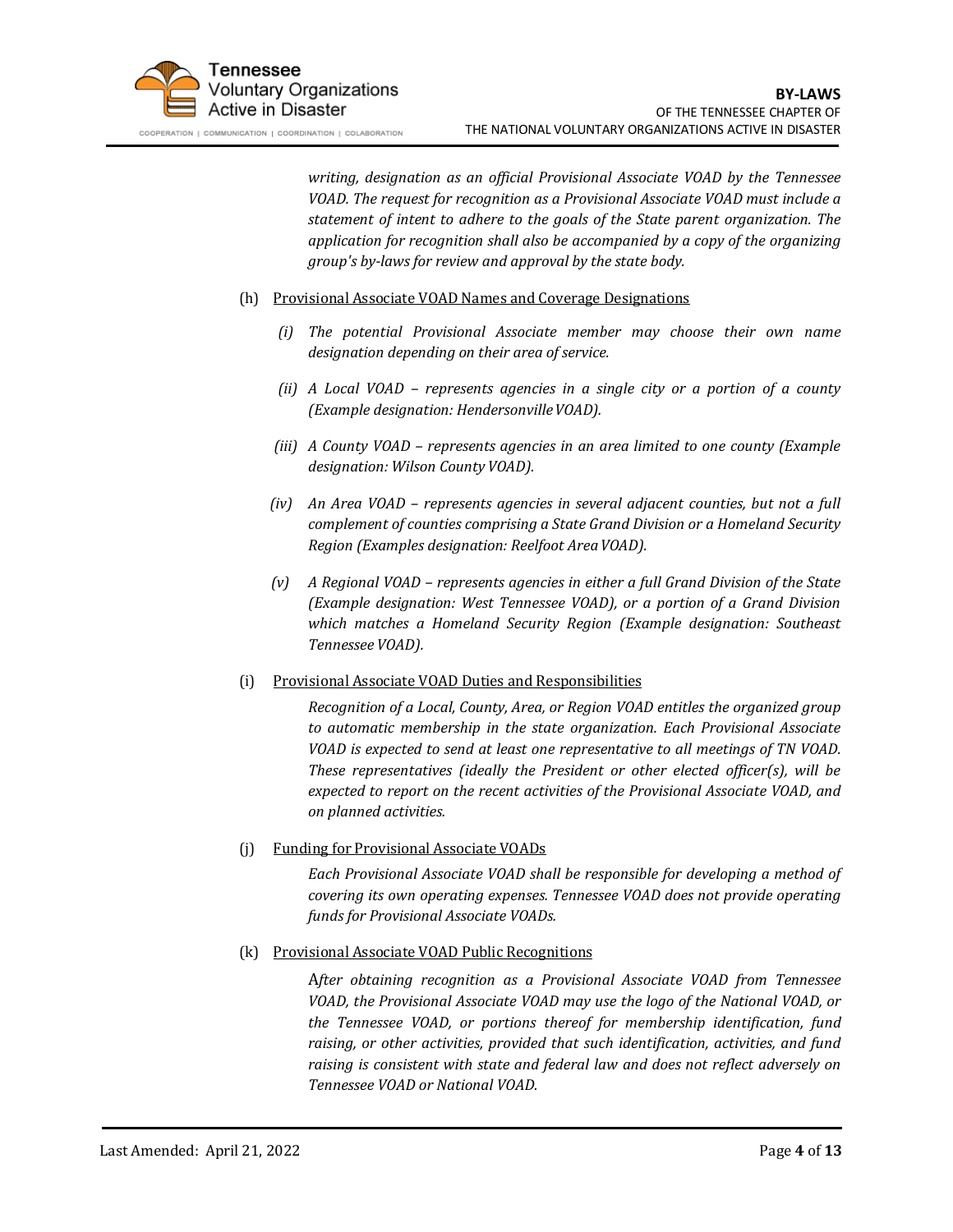

# **Article V.** DUES & FUNDING

- Section 5.01 Dues will be set and reviewed on an annual basis by the Executive Committee by September 30 of each year.
- Section 5.02 Notice of dues will be sent to all appropriate membership by October 31 of each year.
- Section 5.03 Dues should be received no later than December 31 of each year.
- Section 5.04 Funding to support the organizational functions and duties including expenses of TN VOAD appointed or elected representatives in performance of TN VOAD business will be in the form of received donations, grants, or dues.
- Section 5.05 Expenses supporting the organizational functions and duties including expenses of TN VOAD appointed or elected representatives in performance of TN VOAD business may be approved by Executive Committee vote.
- Section 5.06 Member Organizations may elect to submit additional donations at any time to TN VOAD.
- Section 5.07 Executive Committee and Member organizations are encouraged to assist in securing grants and other donations to support TN VOAD and all donations are to be given to the Treasurer for deposit as soon as possible after receipt.
- Section 5.08 A receipt and/or copy of the IRS 501 (c)(3) letter will be made available upon request for those submitting a donation or payment of dues to TN VOAD.

## **Article VI.** RESIGNATIONS OF MEMBERORGANIZATIONS

Section 6.01 Any member organization my resign form TN VOAD by giving written notice to any member of the current TN VOAD Executive Committee. Alternatively, a member may resign by simply failing to renew their membership by the date of the second (2nd) quarter's regular meeting of TN VOAD.

## **Article VII.** MEETING OF THE MEMBERSHIP

#### Section 7.01 Annual Meeting

The annual business meeting of TN VOAD for the election of officers and any other business as may properly be brought before the membership shall be held in the first (1st) quarter of each calendar year, on such date and at such time and at such place as may be fixed by the membership of the Executive Committee of TN VOAD.

#### Section 7.02 Regular Meetings

Other regular meetings of TN VOAD shall be held bi-monthly during the months of January, March, May, July, September, and November, on such dates, times, and locations as may be fixed by the membership or of the Executive Committee of TN VOAD.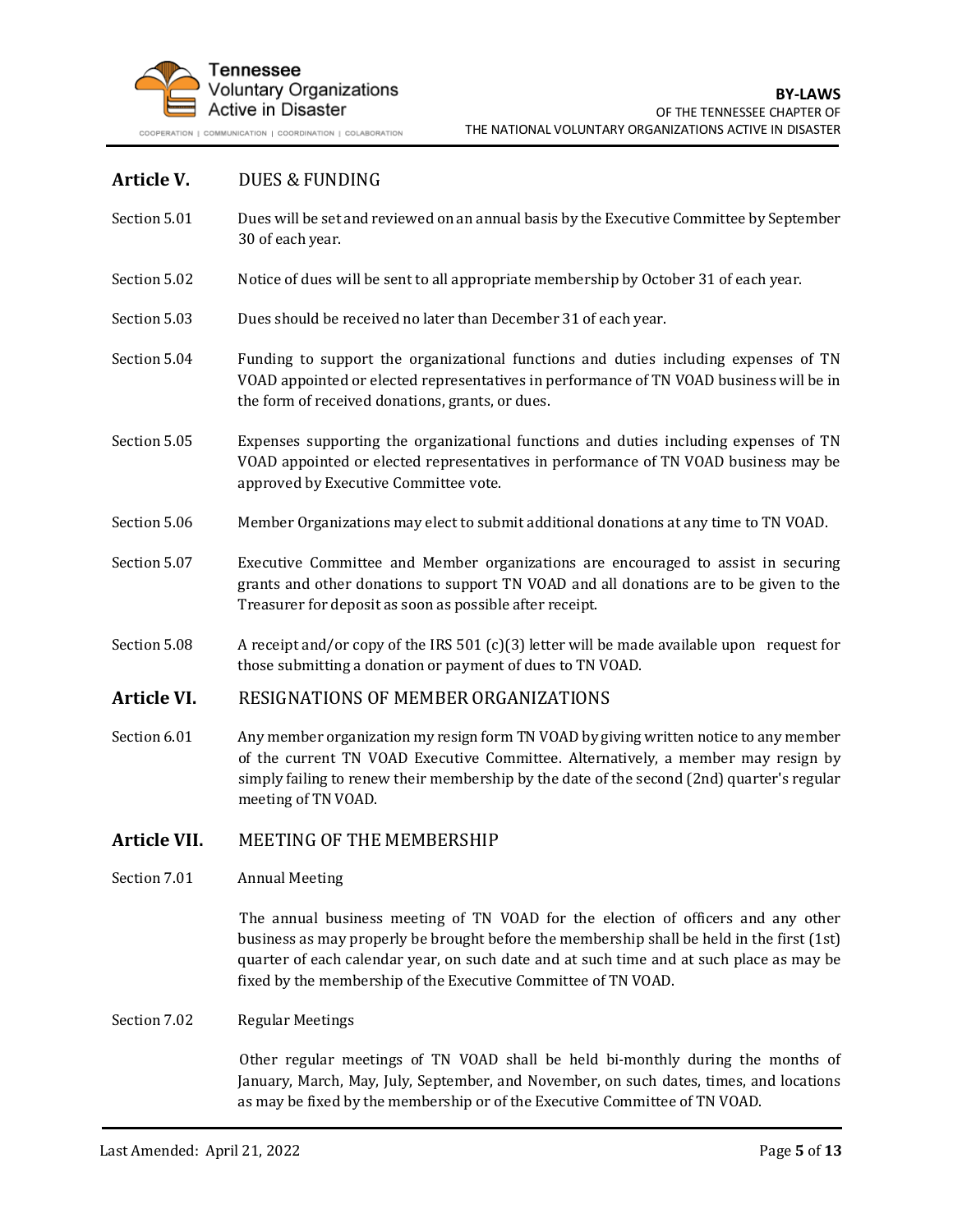

#### Section 7.03 Special Meetings

Special meetings of TN VOAD may be called by the Executive Committee of TN VOAD or at the request of any three (3) or more Regular Members, relayed through the President of TN VOAD or their designee. These special meetings will be scheduled as soon as practical after the request.

#### Section 7.04 Meeting Quorums and Votes

- (a) At all meetings of the membership, annual, or regular; a majority of TN VOAD Voting Members should be present to represent a quorum in person, virtually, by phone, or by proxy for the transaction of business.
- (b) A simple majority vote of Voting Members in person, by phone, or by proxy at any meeting in which a quorum has been achieved, shall be considered the act of TN VOAD.

#### Section 7.05 Notification of Meetings

Written, electronic, or verbal notice of date, time, and place of all meetings of the membership shall attempted to each member at least fifteen (15) days before each meeting. The exception to this rule shall be the notification time for Special Meetings.

#### Section 7.06 Normal Order of Business

- (a) The Order of Business at any meeting, unless waived by the TN VOAD voting membership shall be:
	- *(i)* Call to Order
	- *(ii)* Roll Call
	- *(iii)* Secretary's Report and Presentation of the Minutes of the previous meeting
	- *(iv)* Treasurer's Report
	- *(v)* Additions or Deletions from the Agenda
	- *(vi)* Presentation of the Program
	- *(vii)* Committee Reports
	- *(viii)* Unfinished Business from previous meetings
	- *(ix)* Membership Reports
	- *(x)* New Business
	- *(xi)* Adjournment
- (b) The presiding officer shall call recesses during this schedule, for restroom breaks, lunch, etc., as appropriate.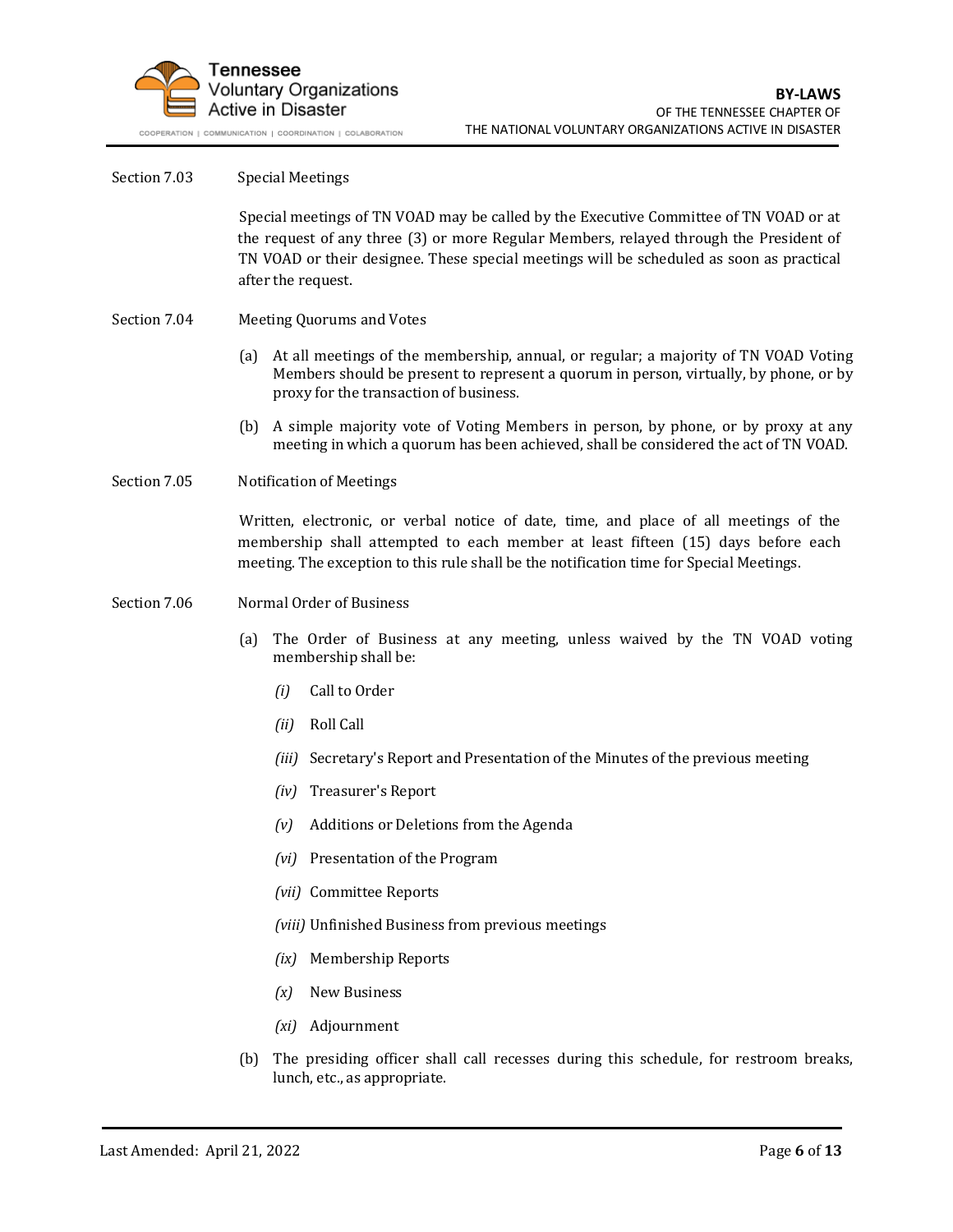

#### Section 7.07 Conduct of Meetings

- (a) All meetings of Tennessee VOAD and of TN VOAD Committees will be conducted using procedures described in the latest edition of Robert's Rules of Order.
- (b) Upon the demand of any Member entitled to vote, the vote upon any question before the meeting shall be by secret ballot. The act of a majority of Members entitled to vote at a meeting at which a quorum is present shall be the act of the Members, except as otherwise provided for by the Articles of Incorporation, these Bylaws, or the laws of this State.
- (c) The acting Member representative entitled to vote at a meeting or to express consent or dissent without a meeting may authorize another person, directly affiliated with the Member organization, to act on behalf of said Member organization. Every proxy must be signed by the Member representative and include beginning and ending dates for the authorization period. Every proxy shall be revocable atthe pleasure of the Member representative executing it, except as otherwise provided bylaw.

#### Section 7.08 Polling and Minor Issues

From time to time, members may be polled by the President or their designee to obtain the "sense of the membership" regarding simple issues (Example: Changes in dates or locations of meetings, clarifications of previously passed acts of TN VOAD, etc.) Such polls may be addressed using electronic, written, or verbal surveys of the members, providing that each is contacted or attempted to be contacted and a record of these contacts attempts is maintained by the President or Secretary of TN VOAD.

## **Article VIII.** OFFICERS

- Section 8.01 The Officers of TN VOAD shall be the President, the Vice-President, the Secretary, the Treasurer, the Past President Committee Advisor, Emergency Management Agency Liaison. Other Officers may be authorized by TN VOAD at any time by resolution of the voting body.
	- (a) Eligibility of Officer Candidates

*Representatives of TN VOAD Regular and Private Associate Members are eligible for election for any TN VOAD Office.*

(b) Election of Officers

*Officers shall be elected at the annual meeting of TN VOAD in the first (1st) quarter of even numbered calendar year, and shall serve without compensation, until the date of the annual meeting held in the first (1st) quarter of the subsequent even numbered calendar year.*

(c) Succession of Officers

*Officers are eligible to succeed themselves, provided that no person shall hold the same office for more than two (2) consecutive terms of two (2) full years.*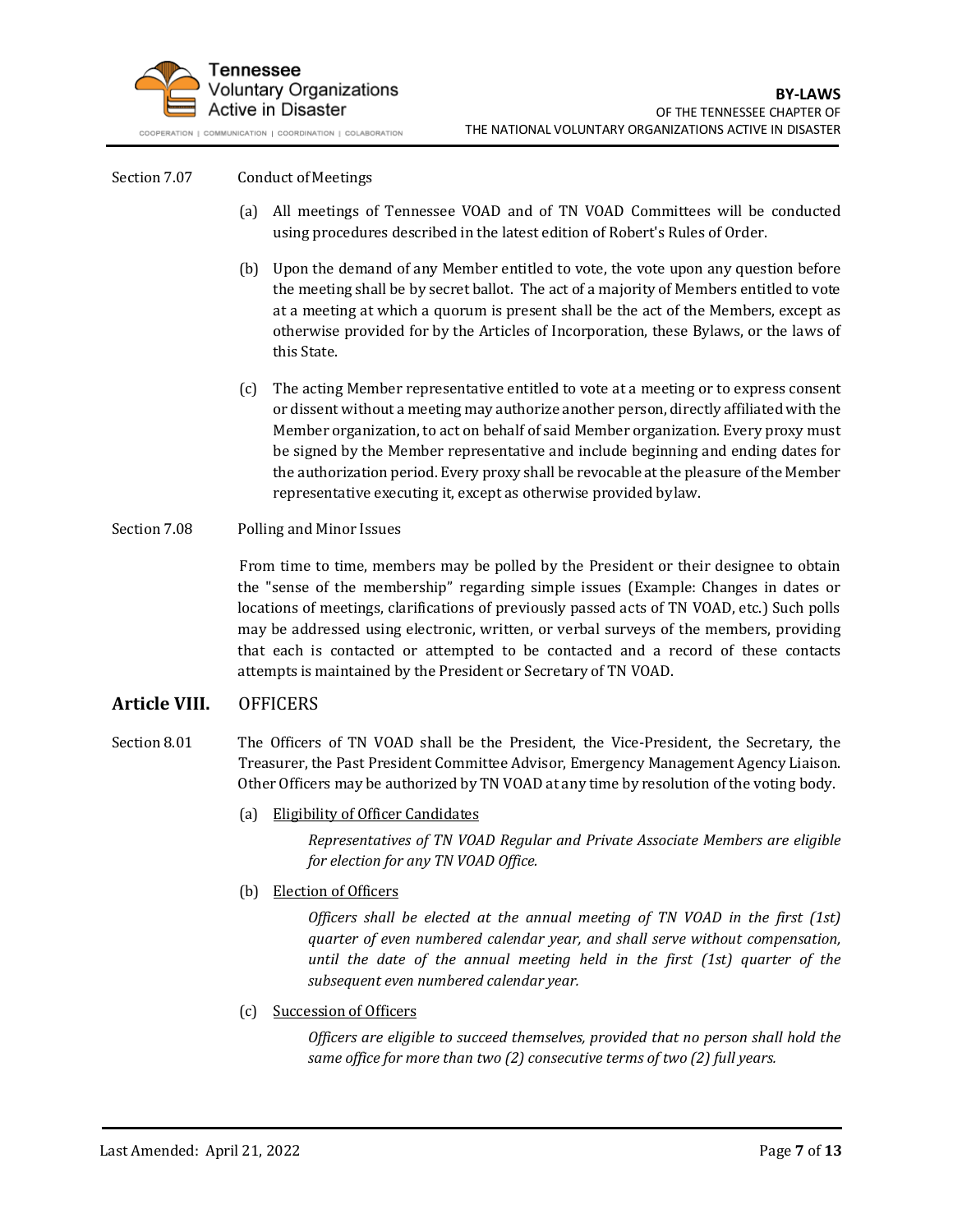

## (d) Officer Registrations

*An Officer may resign his/her position by submitting a resignation in writing to any other current executive officer of TN VOAD.*

(e) Filling Vacancies in Elective Offices

*A vacancy in any elective office will be filled by vote of the membership at the next meeting of Tennessee VOAD, providing a substitute candidate or candidates have been identified and have indicated a willingness to serve. The person elected to fill an officer vacancy will serve until the next TN VOAD Annual meeting in the first (1st) quarter of the next even numbered calendar year.*

(f) Service

*Even a partial year in an elective position will be counted as one (1) year's tenure toward the ability to succeed oneself in office (See Sub-Section C of this Article.)*

## (g) Removal of Officers

*Officers are subject to removal at any meeting of TN VOAD by an affirmative vote of two-third (2/3) of all Regular and Private Associate Membership Members present if a quorum has been established.*

*The President or Secretary shall notify an Officer of their removal.*

## Article IX. DUTIES AND RESPONSIBILITIES OF OFFICERS

- Section 9.01 All Executive Committee members have one vote on matters before the Executive Committee.
- Section 9.02 President
	- (a) The President shall chair all annual, regular, and special meetings of TN VOAD.
	- (b) The President shall chair all meetings of the TN VOAD Executive Committee.
	- (c) The President shall serve as a member ex-officio of all TN VOAD committees, except the Nominating Committee, and the Executive Committee.
	- (d) The President may designate another TN VOAD Officer as a member ex-officio of committees in his/her stead.
	- (e) The President shall designate the membership of the Nominating Committee, with the advice and consent of TN VOAD Regular and Private Associate Membership Members present, at the fourth (4th) quarter's regular TN VOAD meeting of the odd numbered calendar year.
	- (f) The President shall also designate the members of all other committees, with the exception of the Executive Committee.
	- (g) All parties named to committees by the President shall be subject to the advice and consent of TN VOAD, at the meeting where committee members are named, or at the next meeting of TN VOAD if committee members are named between meetings.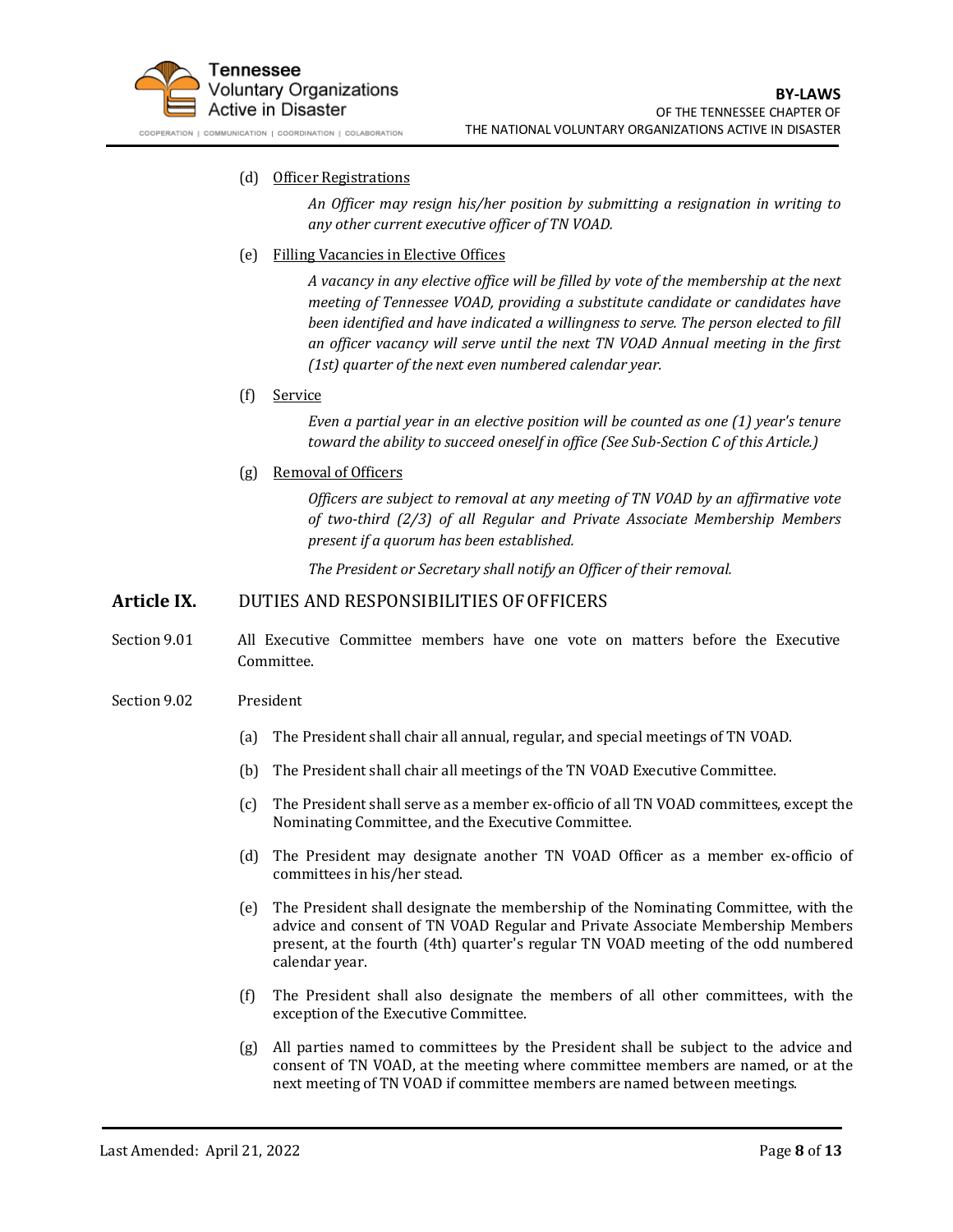

#### Section 9.03 Vice-President

- (a) The Vice-President shall perform the duties of the President in his/her absence.
- (b) The Vice-President shall be responsible for presentation of the Program at each quarterly meeting of TN VOAD.

#### Section 9.04 Secretary

- (a) The Secretary shall provide timely notice to all members of all meetings of TN VOAD.
- (b) The Secretary shall attend and keep records of all meetings of TN VOAD.
- (c) The Secretary shall attend and keep records of the TN VOAD Executive Committee.
- (d) The Secretary shall maintain a permanent file of the minutes of all meetings of TN VOAD, of the TN VOAD Executive Committee, and of the minutes of all standing and ad hoc committees' meetings. These records shall be passed on to the next elected Secretary of the organization.
- (e) The Secretary shall, in consultation with the Treasurer, maintain a list of all current TN VOAD members.
- (f) The Treasurer shall provide Certificates of Membership to all TN VOAD member organizations upon receipt of their approved annual membership application.
- (g) The Secretary shall perform other duties as proscribed by TN VOAD or by the President.
- (h) In the event of the Secretary's absence at a meeting of TN VOAD or of the Executive Committee, the President shall designate another member of TN VOAD or of the Executive Committee to serve as the acting Secretary of such meeting.

## Section 9.05 Treasurer

- (a) The Treasurer shall be responsible for depositing all funds received by TN VOAD into a bank or other financial institution designated by the Executive Committee.
- (b) The Treasurer shall be responsible for disbursing funds on the behalf of TN VOAD, on the order of the TN VOAD membership or of the TN VOAD Executive Committee.
- (c) The Treasurer shall maintain a record of all monetary credits and debits to the TN VOAD accounts and present a report of same at each meeting of the TN VOAD membership or of the TN VOAD Executive Committee.
- (d) The Treasurer shall make available to any member of TN VOAD, or of the Executive Committee, the actual bank statements and account books of TN VOAD for inspection on demand, at any annual, regular, or special meeting of TN VOAD or of the Executive Committee.
- Section 9.06 Past President Committee Advisor (Appointed by Executive Committee)
	- (a) The Past President Committee Advisor shall advise the committee on matters of TN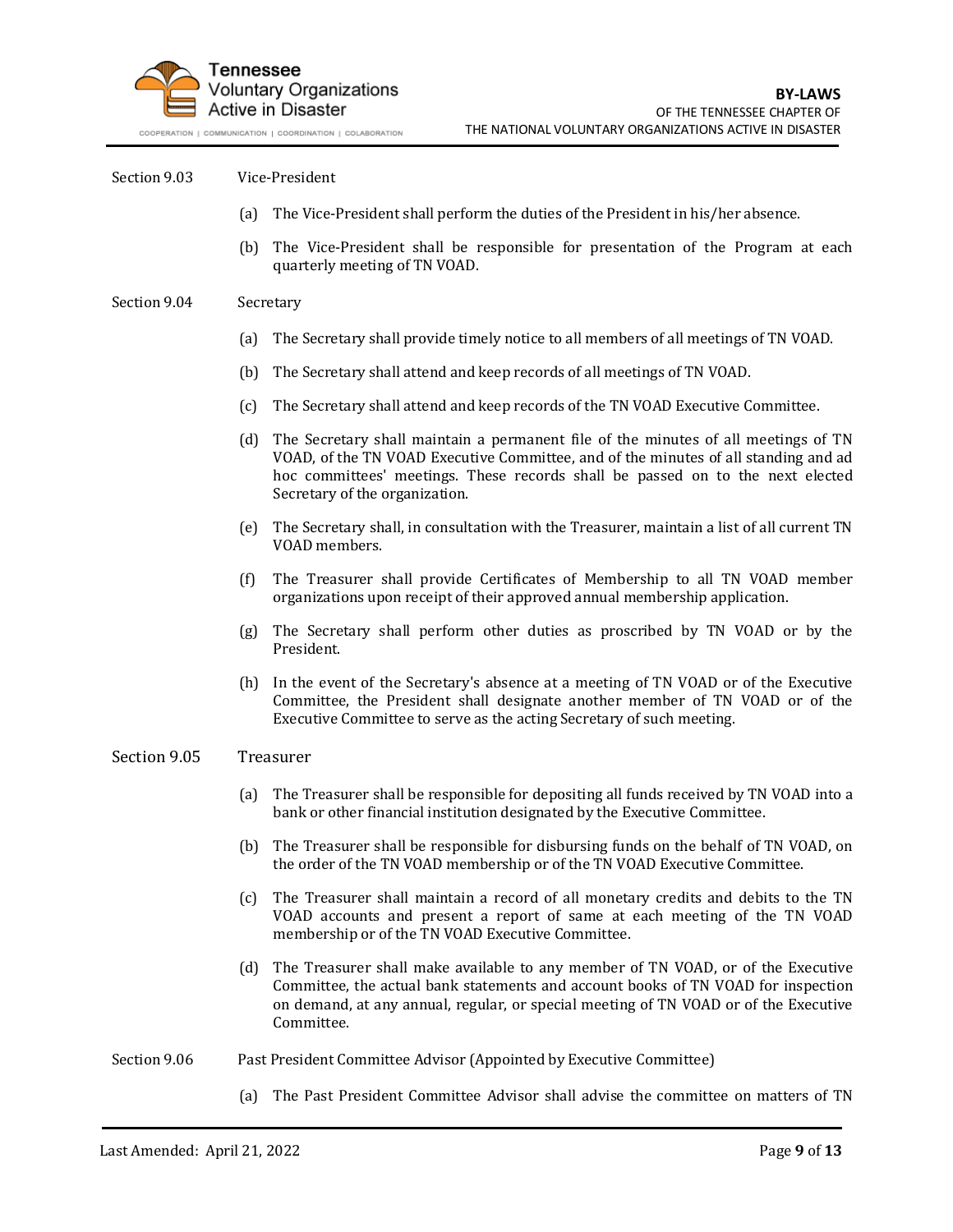

VOAD and guidance. They will also provide historical reference resource and provide a base for continuity between current and past Executive Committees.

- (b) They shall assist the committee as a Liaison to other organizations and in coordination of special projects as needed.
- (c) This position is appointed by the President and must have served at least one term as President of TN VOAD.
- Section 9.07 Emergency Management Agency Liaison (Appointed by Executive Committee)
	- (a) The Emergency Management Agency Liaison shall assist the committee as a Liaison to Federal, State, and Local Emergency Management Agencies representing TN VOAD in Training, Response, and Recovery as needed by the Executive Committee.
	- (b) This position is appointed by the President and typically this position should be, but is not limited to, a past member of the TN VOAD Executive Committee.

## **Article X.** COMMITIEES

#### Section 10.01 The Executive Committee

- (a) The Executive Committee of TN VOAD shall be comprised of the four (4) elected officers of the organization; the President, the Vice-President, the Secretary, and the Treasurer and two (2) appointed positions: the Past President Committee Advisor and the Emergency Management Agency Liaison.
- (b) The President and Secretary of TN VOAD will be the Chairperson and Secretary respectively of the Executive Committee.
- (c) The Executive Committee has the responsibility to consider all business requiring attention during the interval between meetings of TN VOAD.
- (d) In an emergency, the Executive Committee may make decisions to be ratified at the next regular or special meetings of TN VOAD.

#### Section 10.02 The Nominating Committee

- (a) The members of the Nominating Committee will be named by the President of TN VOAD, with the advice and consent of TN VOAD's membership. The Chairperson of the committee shall be named by the President of TN VOAD from among the committee members.
- (b) The members of the Nominating Committee will consider and propose to the TN VOAD membership, nominees for the elected offices of TN VOAD.
- (c) The members of the Nominating Committee will be named at the meeting of TN VOAD occurring the fourth (4th) quarter each odd numbered calendar year and will present their nominees for TN VOAD elective offices at the Annual meeting of TN VOAD held on the first (1st) quarter of the subsequent calendar year.
- (d) Members of the Nominating Committee will continue to serve in their capacity until a new Nominating Committee is named at the final TN VOAD meeting of the next odd numbered calendar year.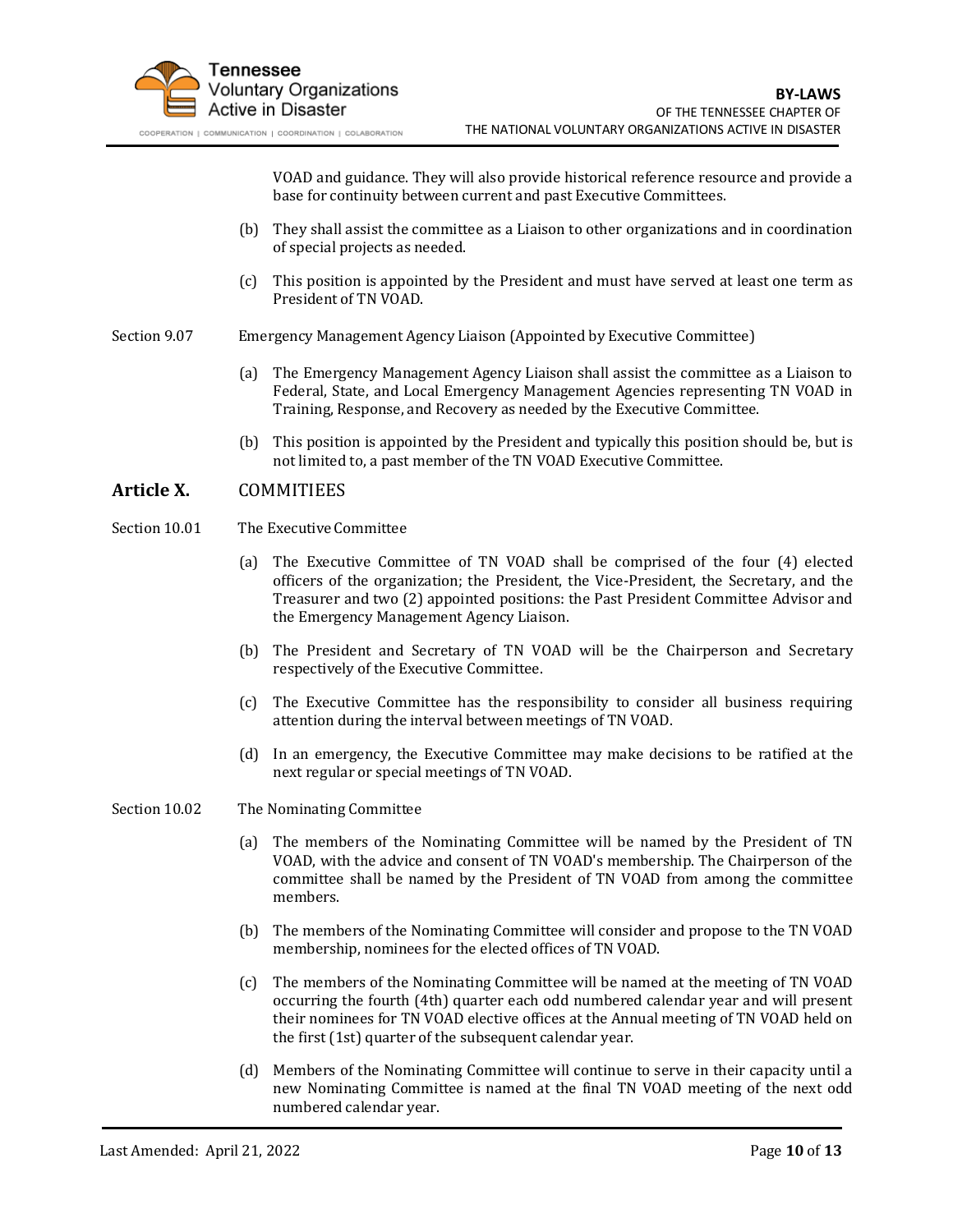

- (e) Members of the Nominating Committee will also be responsible for finding replacement nominees for offices that have become vacant through resignation or vote of TN VOAD throughout their years of service.
- (f) Any member of the Nominating Committee elected President, Vice-President, Secretary, or Treasurer of TN VOAD, is considered to have immediately resigned from the Nominating Committee.
- (g) Other members may resign from the Nominating Committee by notifying either the Chairperson of the committee or the President or Secretary of TN VOAD.

Section 10.03 Other Standing Committees

In addition to the committees listed in Sections A. and B. above, the following committees will be permanently available to address issues before TN VOAD.

- *(i)* Finance Committee
	- *a. The Chair of the Finance Committee will be the TNVOAD Treasurer*
	- *b. Membership will consist of 3-5 appointed people selected by the Chair*
	- *c. The finance committee will be responsible for monitoring and communicating to the membership the organization's overall financial health.*
	- *d. Develop an annual and/or multi-year operating budget*
	- *e. Maintain account integrity with any financial institution that TNVOAD has account(s)*
	- *f. Prepare and present financial statements*
	- *g. Provide financial recommendations to the membership*
	- *h. Annually research and apply for grants and/or donations to offset TNVOAD expenses*
	- *i. complete and file all financial reports relative to tax at city, county, state, and federal levels as required*
	- *j. Working with the Executive Board and the Administration, Operations, & Training Committee, complete and maintain all registration and filing of necessary paperwork with all government agencies to maintain TNVOAD operations within Tennessee*
	- *k. Working with the Executive Board and the Administration, Operations, & Training Committee, complete and maintain annual registration and filing of membership renewal with National Voluntary Organizations Active in Disaster (NVOAD)*
- *(i)* The Program Committee
	- *a. Assists the TN Vice-President in connection with any serviceprogram.*
	- *b. Assists in identifying and arranging for special guest speakers and programs for each regular meeting of TN VOAD.*
	- *c. Works with the TN VOAD President, other committees and sub-committees, community volunteers, and other individuals and organizations in*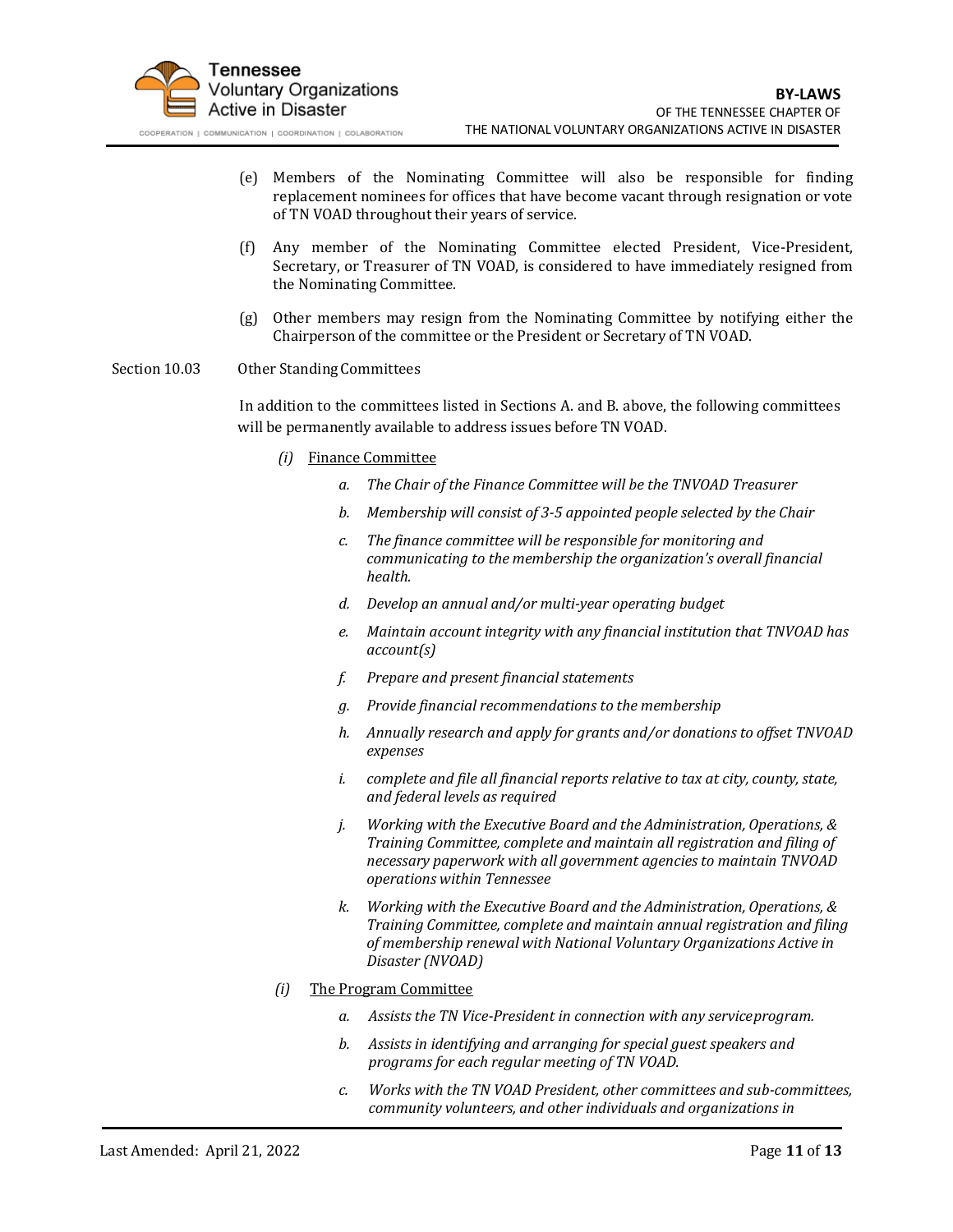

*responding to valid community and human needs.*

*(ii)* The Public Relations Committee

*Works to maintain public awareness of the activities of TN VOAD, through the development and dissemination of information through websites, brochures, handouts, or other materials, and when appropriate, promulgation of press releases.*

- *(iii)* The Volunteers and Donations Committee
	- *a. The Committee works to maximize the value of available spontaneous volunteers through skills screening and assessment, and referral of volunteers to the appropriate TN VOAD Organizations.*
	- *b. On behalf of Tennessee VOAD, the Committee accepts contributions of money, goods, or services and directs these resources to TN VOAD member organizations, to the TN VOAD account, or directly to local disaster recovery groups, as appropriate.*
	- *c. During certain disaster operations, the Committee may maintain and operate a Volunteer and Donations "Hotline" for channeling volunteers, cash contributions, and donated goods or services to the appropriate TN VOAD member organizations or to the TN VOAD account.*
- Section 10.04 The membership of all standing committees will be named by the President of TN VOAD, with the advice and consent of TN VOAD's membership. The Chairperson of each committee shall be named by the President of TN VOAD from among the committee members.
- Section 10.05 Members of the standing committees will be named at the Annual Meeting of TN VOAD occurring in the first(1st) quarter of each odd numbered calendar year and will continue to serve in their capacity until a new Committee is named atthe annual TN VOAD meeting held in the first (1st) quarter of the subsequent odd numbered calendaryear.
- Section 10.06 The Chairperson of all standing committees must be a representative of a Regular or Private Associate Membership organization of TennesseeVOAD.
- Section 10.07 Ad Hoc Committees
	- (a) The membership of TN VOAD may establish other committees as needed to address issues and matters on an ad hoc basis.
	- (b) As with other committees, the members of ad hoc committees will be named by the
	- (c) President of TN VOAD, with the advice and consent of TN VOAD's membership. The Chairperson of the committee shall be named by the President of TN VOAD from among the committee members and must be a representative of a Regular or Private Associate Membership of TN VOAD.
	- (d) Ad Hoc Committees shall have not set term of services, but rather shall meet until disbanded by TNVOAD.

Section 10.08 Committee Meetings

(a) Committee meetings may be called by the President of TN VOAD, the Chairperson of